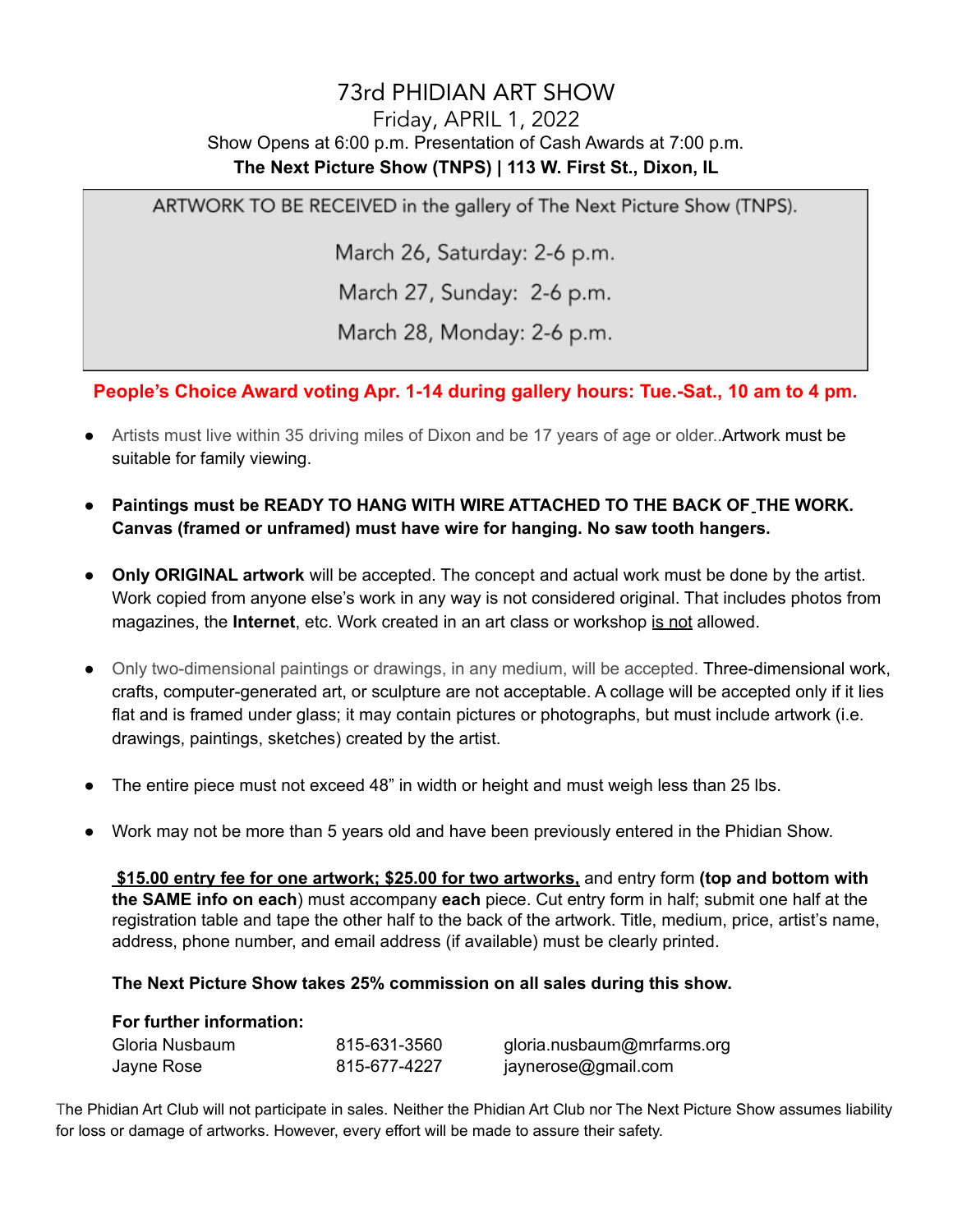| <b>PHIDIAN ART SHOW 2022</b><br><b>ENTRY FORM (please print)</b>                      | NUMBER | <b>FEE PAID</b> |
|---------------------------------------------------------------------------------------|--------|-----------------|
|                                                                                       |        |                 |
|                                                                                       |        |                 |
|                                                                                       |        |                 |
|                                                                                       |        |                 |
|                                                                                       |        |                 |
| (Print clearly - (this info will be used to contact you next year) (Must be included) |        |                 |
| MY CONTACT INFO IS THE SAME AS PREVIOUS YEAR THE YES NO THE MO                        |        |                 |
| Attach this form to the back of the painting.                                         |        |                 |
|                                                                                       |        |                 |
| <b>PHIDIAN ART SHOW 2022</b><br><b>ENTRY FORM (please print)</b>                      | NUMBER | FEE PAID        |
|                                                                                       |        |                 |
|                                                                                       |        |                 |
|                                                                                       |        |                 |
|                                                                                       |        |                 |
| (Print clearly - (this info will be used to contact you next year) (Must be included) |        |                 |
| MY CONTACT INFO IS THE SAME AS PREVIOUS YEAR _______YES _______ NO_______             |        |                 |

*Turn in this duplicate form to the desk. (Must be the same information as the above form.)*